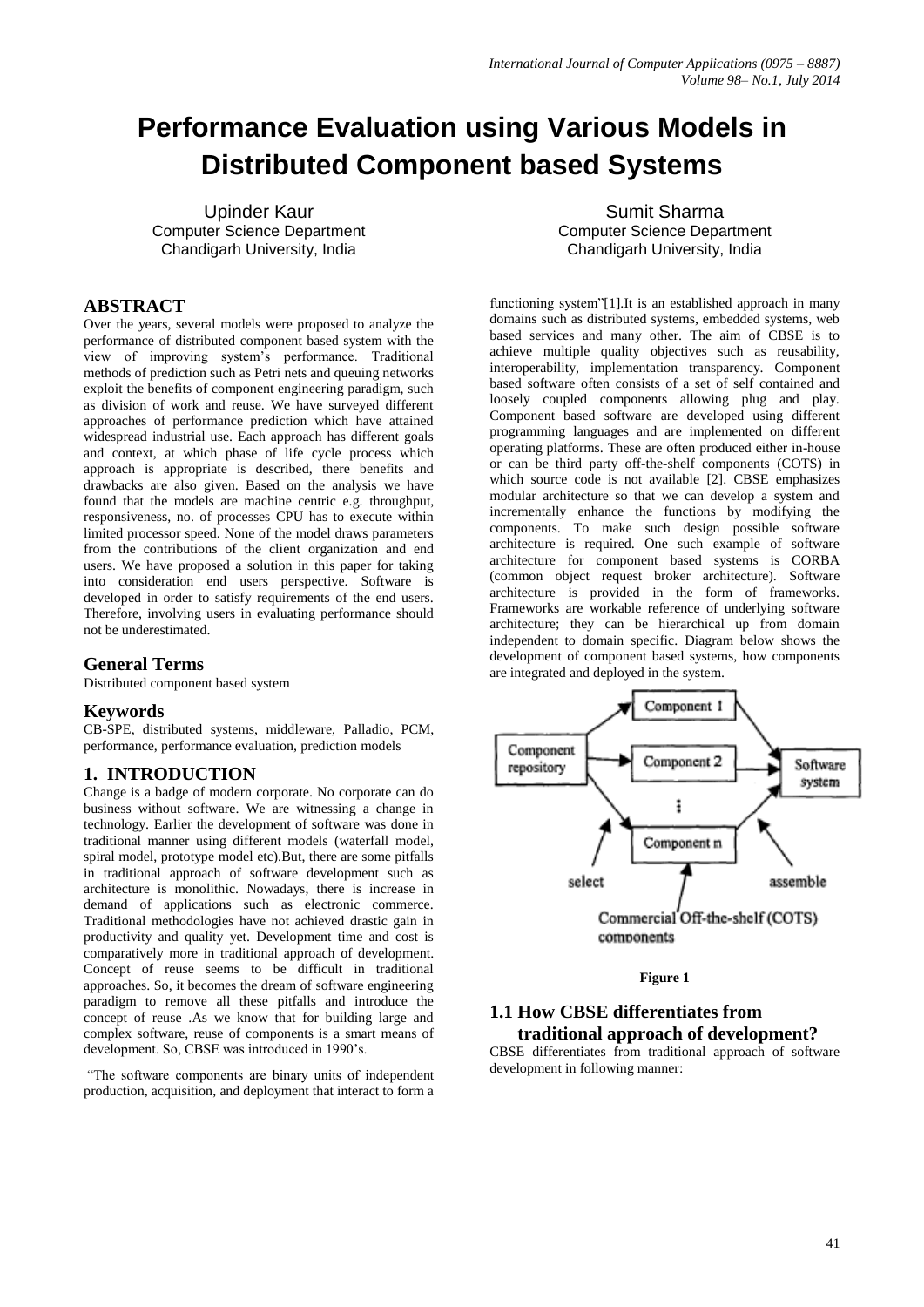| 1 aviv 1                   |                                                    |                              |  |  |
|----------------------------|----------------------------------------------------|------------------------------|--|--|
| <b>Characteristics</b>     | <b>Traditional approach</b>                        | <b>CBSE</b>                  |  |  |
| <b>Architecture</b>        | Monolithic                                         | Modular                      |  |  |
| <b>Methodology</b>         | Build from scratch                                 | Composition                  |  |  |
| <b>Process</b>             | Waterfall                                          | Evolutionary                 |  |  |
| <b>Development</b><br>time | Takes more time                                    | <b>Takes</b><br>less<br>time |  |  |
| <b>Reusability</b>         | Reusability is not there                           | It is reusable               |  |  |
| <b>Quality</b>             | <b>Ouality</b><br>be<br>cannot<br>improved further | Better quality<br>products   |  |  |

**Table 1**

#### **1.2 Distributed systems**

Various commercial trends have led to an increasing demand of distributed systems. Today, Distributed component based systems are one of the complex artifacts that are used by organizations to deplore services simultaneously to many people online and real time. Firstly, no. of merges between companies is increasing rapidly. These merges let to an IT companies, which have to provide unified services to the demands of the customer. Secondly, time available for providing new services is very less. This can only be achieved from COTS and then integrate it into the required system rather than building it from scratch. Finally, it is used by people in real life applications such as electronic commerce, online payment, and e-commerce and lots others these services centralized servers and client server systems cannot provide.

Due to heterogeneity of component technologies and different network protocols used distributed applications are difficult to manage and develop. Quality of service (QOS) attributes such as reliability, security, performance, maintainability plays a critical role in real time distributed applications. Distributed systems should not only work properly in terms of functionality but also meet the requirements of the customers. In this paper we will focus on QOS attribute i.e. performance of distributed systems.

Performance of the system must be predicted at design level in order to avoid pitfalls of poor QOS during system implementation.

Software architecture (SA) describes how the components are interconnected, how they will communicate and interact with each other. This part is the major source of errors. Hence, performance evaluation at this level is useful for checking whether it fulfills clients requirements or not, potential risks and quality requirements.

We divide (SA) into two parts:-

(1)Macro-architecture-It covers external environment of the software systems. Examples are culture and belief of the people, government policies and regulations.

(2)Micro-architecture-It focuses on internal structure of the system like execution architecture, code architecture etc [4].

Performance of the software is a quality attribute which can be measured in terms of responsiveness, latency time,

throughput, resource utilization, fault tolerance etc. Accessing the performance of the system is important for smooth and efficient operation of the system. There is no. of approaches used for predicting the performance of the software. We will discuss in next section.

# **2. PERFORMANCE EVALUATION METHODS**

Performance prediction for component based software system helps software architects to evaluate their systems based on component performance specifications. Classical performance models such as queuing networks, stochastic Petri nets or stochastic process algebra can be used to analyze component based systems but these models exploit the benefits of component paradigm such as reuse and division of work. The challenge of the component performance model is that the performance of a software component depends on the context it is deployed into and its usage profile.

In this section, brief summary of performance models used in distributed component based system. This paper presents a survey and evaluation of the proposed approaches to help selecting an appropriate approach for a given survey.

This survey is more detailed and up-to-date as compared to the existing survey papers. The various approaches are categorized as you can see below:-



#### **Figure 2**

#### **2.1 Prediction approaches based on UML**

The Unified Modeling Language (UML) is a graphicallybased object-oriented notation developed by the Object Management Group as a standard means of describing software designs which is gaining widespread acceptance in the software industry [5].UML based prediction approaches target on design phase prediction. It describes the component behavior by sequence diagrams, collaboration diagram and activity diagrams. Sequence or activity diagrams can be used to express those scenarios that have performance requirements. State chart diagrams describe the behavior of objects, and the time required to respond to stimuli. Deployment diagrams define how objects are mapped on to processing resources.[6] Component allocation is described by deployment diagram .UML only supports functional specifications, its extensions (profiles, constraints, tagged values) have been used by OMG(object management group) to allow modeling of performance parameters such as usage profile and workload. Earlier we use UML SPT profile which focuses on schedulability, performance and time. Presently, UML MARTE profile is in use. It adds capabilities to UML for model-driven development of Real Time and Embedded Systems (RTES). This extension, called the *UML profile for MARTE* (abbreviated as MARTE), provides support for specification, design, and verification/validation stages. This new profile is intended to replace the existing UML Profile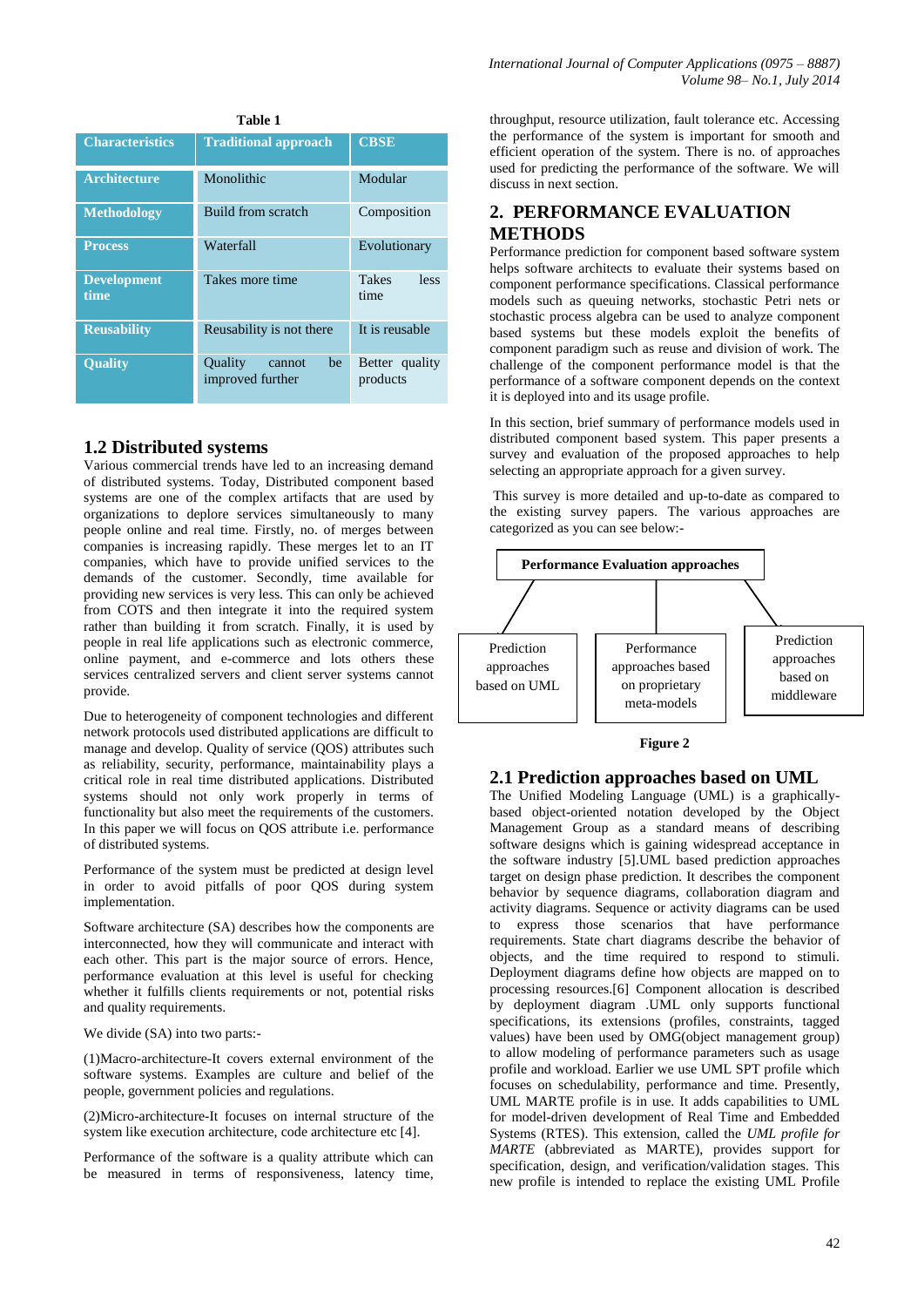for Schedulability, Performance and Time. The benefits of using this profile are: Firstly, it Provides a common way of modeling both hardware and software aspects of a RTES in order to improve communication between developers. Secondly, it enables interoperability between development tools used for specification, design, verification, code generation, etc. Thirdly, it fosters the construction of models that may be used to make quantitative predictions regarding real-time and embedded features of systems taking into account both hardware and software characteristics[7].

Based on UML approach there are models. We describe the model which is mostly used nowadays in industry and has good tool support. There are many other models. But we are excluding those models from our survey papers which are outdated. Model for UML is CB-SPE

#### **CB-SPE**

The Component-Based Software Performance Engineering (CB-SPE) approach by Bertolino and Mirandola uses UML extended with the SPT profile as design model and queuing networks as analysis model.

CB-SPE adapts to CB framework and uses the standard RT-UML profile. The CB-SPE framework includes freely available modeling tools (Argo UML) and performance solvers (RAQS).The modeling approach is divided into a component layer and an application layer. In the component layer the component developer checks the performance of individual component in isolation. In application layer the system assembler predicts the performance of the integrated components on the actual platform. The results of the performance are analyzed by system assembler. Results can be contention based or best-worst case. If the results obtained are not meeting the desired result then the system assembler either changes the parameters to obtain the desired result or after a while, declare the infeasibility of the requirements. The CB-SPE framework includes freely available modeling tools (Argo UML) and performance solvers (RAQS)[8]. Future work includes the validation of the methodology by its application to case studies coming from industrial world.

#### **2.2 Prediction approaches based on metamodels**

The approaches in this group aim at design time performance prediction. Instead of using modeling language for prediction, these approaches use meta-models.

#### **PCM (Palladio component model)**

The PCM is a meta-model for the description of component based software architectures. The model is designed with a special focus on the prediction of QOS attributes, especially performance and reliability. In this paper, we focus on the performance related parts of the PCM. In the following, we give some details on our envisioned CBSE development process and the participating roles.

Four types of developer roles are involved in producing artifacts of a software system:

**Business domain Experts,** who are familiar with the customers or users of the system, provide different usage scenarios.

Parameters to be undertaken –Domain experts can specify user behavior with control flow constructs such as sequence, iterative and loop. Domain experts also specify workload. Workload can be open or closed. Open workload is that in which no. of users are not fixed and closed workload is that in which no. of users are fixed.

**Software deployers** model the resource environment and afterwards the allocation of components from the assembly model to different resources of the resource environment [9] Parameters to be undertaken–System deployers allocate the

resources to the components .Resources can be active and passive. Active resources are those which can execute request (hard disk, CPU etc) and passive resources are those which cannot execute request (semaphores, threads etc).

**Component developers** Component developers model the performance properties of component services with annotated control flow graphs, which include resource demands and required service calls (so-called resource demanding service effect specifications, RDSEFF).

Parameters to be undertaken-They can parameterize RDSEFFs for input and output parameter values as well as for the deployment platform .Resource demands can be specified using general distribution functions.

**Software architects** assemble components to build application.

Parameters to be undertaken-It takes care of control flow, resource demands.

The PCM reduces modeling complexity by providing different models for different CBSE developer roles.



Diagram shows the individual performance roles [10]. Parametric dependency-The performance of software component is influenced by its usage. The resource demand may vary depending on input parameters (e.g., uploading larger files with a component service produces a higher demand on hard disk and network).Different required services can be called as a result of different inputs [10].

#### **Limitations of PCM**

There are certain limitations in PCM we will describe it briefly:

Static architecture: This means neither the connectors change nor the components move like agents.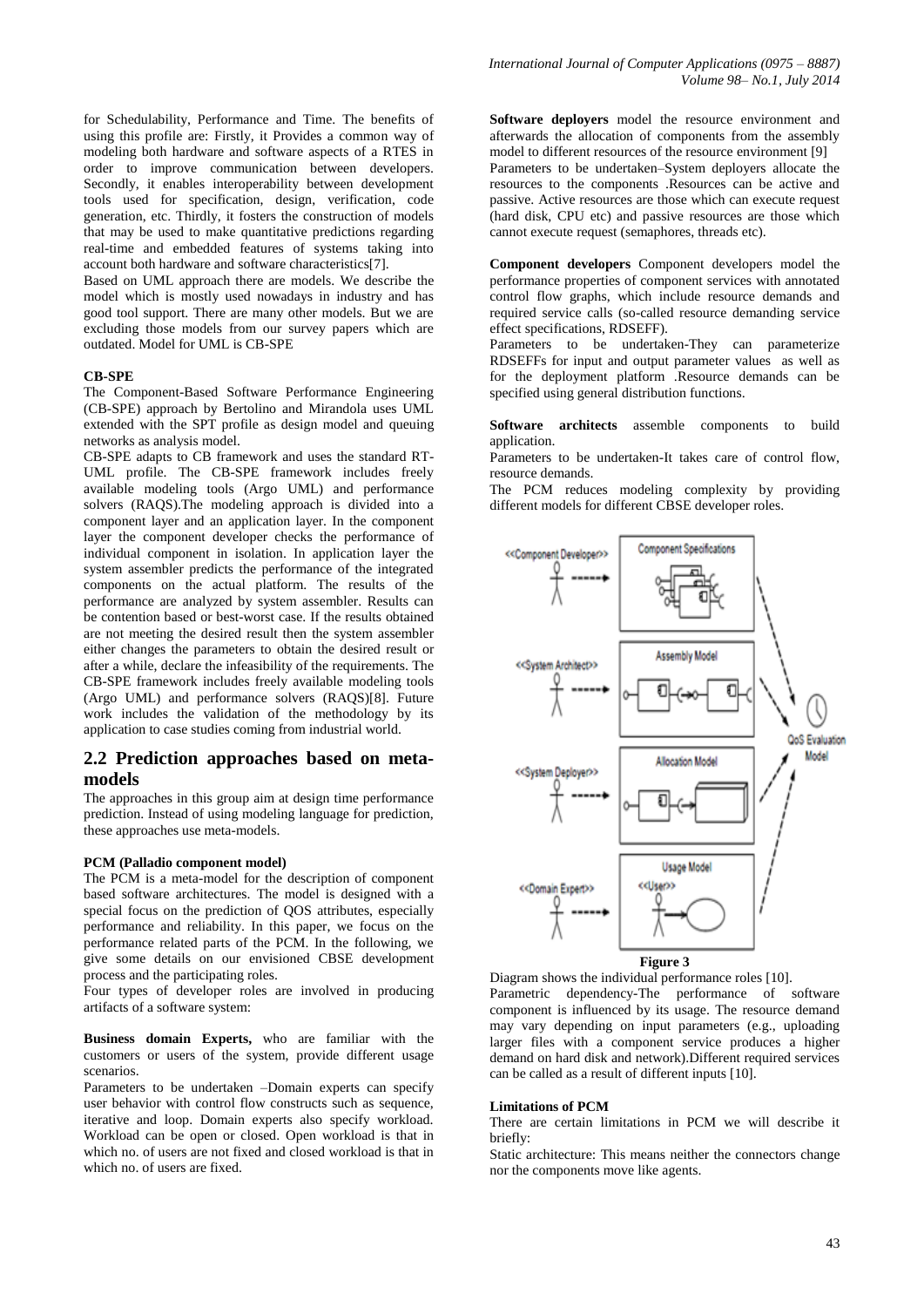Abstraction from the state: It is assumed that no run time environments or internal state of components determine the behavior of the system.

Limited support for concurrency: Quality-of-service properties in concurrent system are hard to predict.

Mathematical assumptions: To reduce the complexity of the model, mathematical assumptions are required.

#### **Tool support**

An Eclipse-based open-source tool called "PCM-Bench" is implemented, which enables software developers to create instances of the PCM metamodel and run performance analyses. The tool offers a different view perspective for each of the four developer roles and provides graphical model editors. Models of the different developer roles reference each other in the editor, which enables the creation of a full PCM instance. The PCM-Bench is an Eclipse RCP application and its editors have been partially generated from the PCM Ecore metamodel with support of the Graphical Modeling Framework (GMF)[11].Industrial Case study of PCM is present[9].

## **2.3 Performance approaches based on Middleware**

Some distributed systems are built with middleware technologies such as J2EE (Java 2 enterprise edition) or CORBA (common object request broker architecture).These provide services and facilities whose implementations are available when architectures are defined. Middle tier software that provides facilities and services to simplify distributed assembly of components, e.g., communication, synchronization, threading and load balancing facilities and transaction and security management services The same middleware behaves differently in different context of applications. Medvidovic, Dashofy and Taylor state the idea of coupling the modeling power of software architectures with the implementation support provided by middleware. They notice that "architectures and middleware address similar problems, that is large-scale component-based development, but at different stages of the development life cycle."[11]

#### **J2EE Test Suite Design**

Central to the J2EE specification is the Enterprise JavaBeans (EJB) framework. EJBs are server-side components, written in Java, that typically execute the application business logic in an N-tier application. An EJB container is required to execute EJB components. The container provides EJBs with a set of ready to use services including security, transactions and object persistence. Importantly, EJBs call on these services declaratively by specifying the level of service they require in an associated XML file known as a deployment

descriptor. This means that EJBs do not need to contain

explicit code to handle infrastructure issues such as transactions and security.

An EJB container also provides internal mechanisms for managing the concurrent execution of multiple EJBs in an efficient manner. EJBs themselves are not allowed to explicitly manage concurrency, and hence must rely on the container for efficient threading and resource usage, including memory and thread usage for application components (EJBs) and database connections.

#### **The Foresight Approach**

The performance prediction methodology has three aims. The first is to create a COTS product-specific performance profile that describes how the various components of the

middleware product affect performance. This profile is aimed at analyzing the behavior and performance of a middleware product in a generic manner that is not related to any particular application requirements. Using this profile, it should be possible to use a set of generic mathematical models to predict the behavior of the middleware infrastructure under various configurations. The second aim is to construct a reasoning framework for understanding architectural trade-offs and their relationships to specific technology features. This reasoning framework provides the architect with insights into how the different quality attributes of the application interact with each other. It aims to help the architect reason about the effects of their architectural decisions and the effects of these on application performance and scalability. The third and final aim is to create an application-specific configuration that takes in to account the behavioral characteristics of the application at hand. The application architect describes the application behavior in terms of client loads, business logic complexity, transaction mix, database requirements, and so on. By inputting these parameters in to the generic performance models, it is possible to predict the application configuration settings required to achieve high performance.

#### **Performance parameters [11]**

#### **Table 2**

| Workload                    | No. of clients                   |  |  |
|-----------------------------|----------------------------------|--|--|
|                             | Client request frequency         |  |  |
|                             | Client request arrival rate      |  |  |
|                             | Duration of the test             |  |  |
| Physical                    | Number and speed of CPU(s)       |  |  |
| resources                   | Speed of disks                   |  |  |
|                             | Network bandwidth                |  |  |
| Middleware<br>configuration | Thread pool size                 |  |  |
|                             | Database contention pool size    |  |  |
|                             | Application component cache size |  |  |
|                             | Message queue buffer size        |  |  |
| Application<br>specific     | Interactions with the middleware |  |  |
|                             | -Use of transaction management   |  |  |
|                             | -Use of security service         |  |  |
|                             | -Component replication           |  |  |
|                             | -Component migration             |  |  |
|                             | Interaction among components     |  |  |
|                             | -remote method calls             |  |  |
|                             | -asynchronous message deliveries |  |  |

**Middleware selection-** The possibility of evaluating and selecting the best middleware for the performance of a specific application is important. Based on the abstract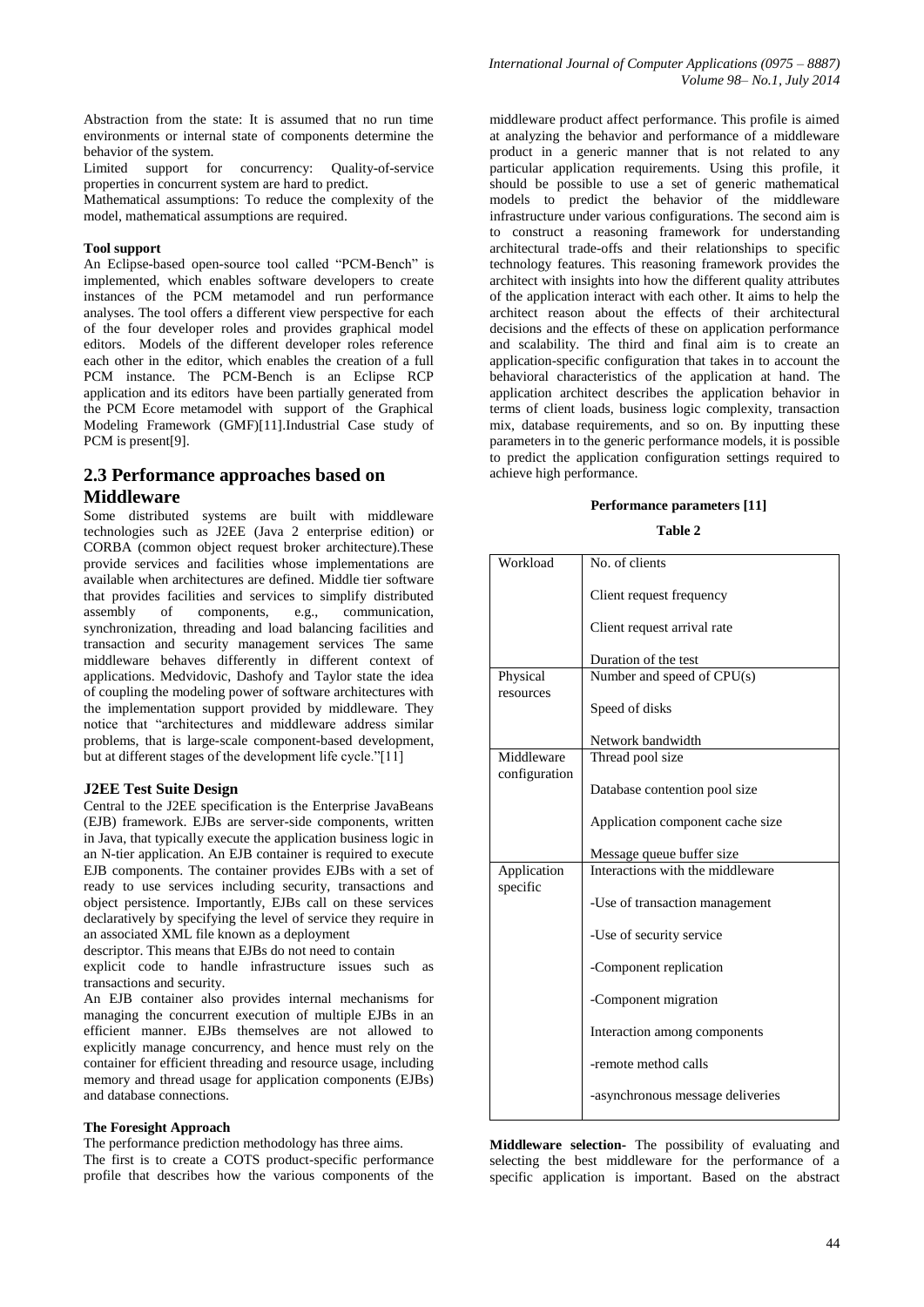architecture designs, it allows measuring and comparing the performance of a specific application for different middleware and middleware technologies.

**NITCA-**This performance prediction model targets server side component technologies such as EJB, .NET and CORBA. It doesn't distinguish roles between component developer and system architect and assumes that middleware has higher impact than single components. To determine the parameters of QN model authors analyze different architectural patterns for EJB applications. The activities in these diagrams refer to generic container services. The activity diagrams are further augmented with use case specific information such as the number of times a certain pattern is executed and the frequency of each transaction type. The resulting model contains placeholders for services provided by the component container, which are used as platform independent resource demands.

**Tool -** There are plans to build a capacity planning tool suite called Revel8or based on the approach.

**Case study-**Industrial case study is there on stock Online test application based on two middleware technologies i.e. CORBA and EJB.

# **3. COMPARITIVE ANALYSIS**

| <b>Name</b>                               | <b>CB-SPE</b>                                         | <b>PCM</b>                                                | <b>NICTA</b>                                           |
|-------------------------------------------|-------------------------------------------------------|-----------------------------------------------------------|--------------------------------------------------------|
| <b>Approach</b>                           | performance<br><b>Based</b><br>on<br>approach of UML  | Based on performance approach<br>of meta-models           | <b>Based</b><br>performance<br>of<br>on<br>middleware  |
| <b>Lifecycle phase</b>                    | Design phase                                          | Design phase                                              | Early phases of lifecycle                              |
| <b>Case study</b>                         | Software retrieval system                             | Web audio store                                           | Online stock test application                          |
| <b>Tool support</b>                       | Modeling analysis (CB-SPE)<br>tool support            | PCM-bench                                                 | Revel8or                                               |
| <b>Division of work</b>                   | It doesn't divide the roles.                          | Easy to implement as it divides<br>the roles              | It doesn't divide the roles                            |
| <b>Applicability in industry</b>          | Medium(Case studies exist-<br>but tools are outdated) | High(case studies exist and tools<br>are also up-to date) | Medium(Case study exist but<br>tools not prepared yet) |
| <b>Behavior model</b>                     | UML-SPT                                               | <b>PCM</b>                                                | 2.0<br>UML<br>EJB.<br>activity<br>$+$<br>diagrams      |
| <b>Performance model</b>                  | Execution graph $+$ QN                                | EQN,LQN                                                   | QN(Queuing networks)                                   |
| centric/machine<br><b>User</b><br>centric | Machine centric                                       | Machine centric<br><b>Figure 4</b>                        | Machine centric                                        |

# **4. CRITICAL REFLECTIONS 4.1 Prediction approaches based on UML**

The main benefit of UML based approaches is their compliance to OMG standards. Hiding the complexity of performance models by using model transformations and results feedback could increase the acceptance of performance analysis techniques. Furthermore, UML based techniques enables developers to reuse existing UML models, thereby lowering the cost and effort.

There are several drawbacks that have limited UML based approaches for performance prediction. The concept of reuse is only introduced in UML 2.0 and is still subject to discussion. Component developer and software architect have to work dependent on each other using the same UML. Existing UML performance profile doesn't include parameterized component specifications for different usage profile and scenarios. Tools have not much supported. Many companies use UML only as a documentation tool.

## **4.2 Prediction approaches based on metamodel**

This approach is based on their own meta-models and doesn't rely on UML.The benefit of these approaches is good tool support with graphical editors, model transformations to known models. Meta-models allow researchers to create new level of abstraction for component system which could be more accurate than UML.These models are stricter than UML. The modeling languages used are easier to learn for developers.

As drawbacks, these methods are not standard conforming like UML so they have to undertake several challenges. Developers first have to learn a new language then reformulate the existing UML models into proprietary language, which might now be a straight forward approach due to different levels of abstraction. Moreover, they support only specific UML version.